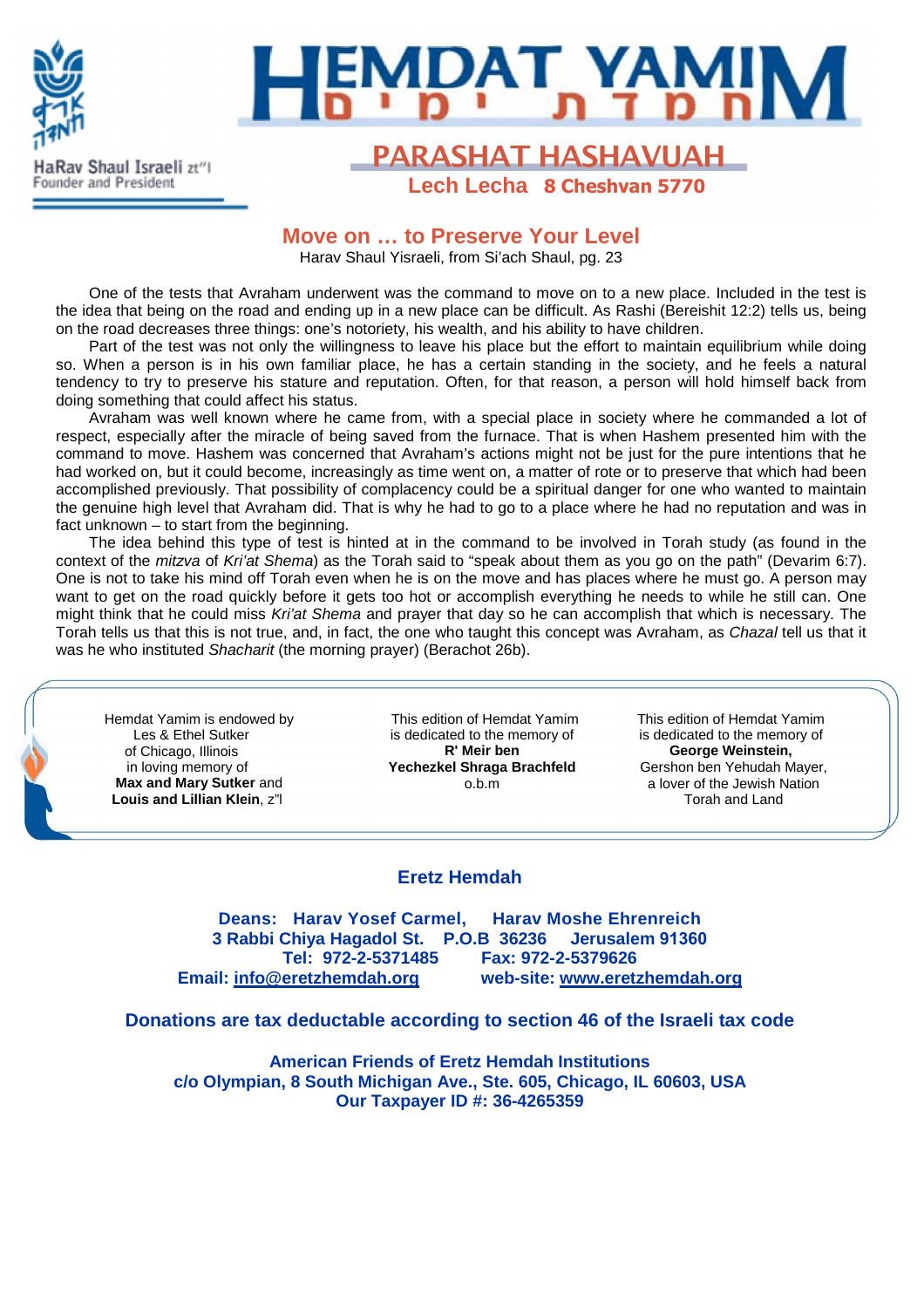



 **Lech Lecha** 

**Question:** May I bake together uncovered chicken and fish (not for a milk meal) in an oven?

**Answer:** The gemara (Pesachim 76b) says that one should not eat fish that was roasted together with meat because of the danger of leprosy. The Shulchan Aruch (Yoreh Deah 116:2) codifies this in regard to eating meat and fish together. The Rama adds not to roast meat along with fish because of *reicha* (the aroma) but says that if this was already done, the food is not forbidden.

Your case seems to be like the Rama's. The idea behind his compromise is as follows. In the context of roasting kosher and non-kosher foods together (Yoreh Deah 108:1) and baking bread near meat with the intention of eating the bread with milk (ibid. 97:3) we say that roasting things near each other facilitates only minor taste transfer (reicha) between the foods. While these situations are to be avoided, food does not become forbidden without more direct contact, including by cooking in the same pot, when the process produces zeiah (significant water vapor) in the oven, or when the foods touch. While one should avoid even roasting meat and fish together in an oven, it is fine if one of them is covered reasonably well (Shulchan Aruch, YD 108:1).

Even in your case, there is room for leniency as we will explain. The Maharshal (Chulin 7:15) allows one to roast meat and fish together in one oven, at least in a relatively large oven (like most of ours). He claims, based on the Rambam (Maachalot Assurot 9:23) that the prohibition referred to cooking the two together in one pot, whereas in one oven there is no danger. The Taz (116:2-3) cites the Maharshal but relies on his leniency only in regard to bread baked in the same oven with meat to be eaten with fish (not fish and meat together). The Shach (YD 116:1) cites the Maharshal leniency regarding our case as well, apparently even in a small oven. On the other hand, he also cites an opinion that it is forbidden even b'dieved (after the fact) without clearly favoring one opinion. There is an agreed upon issue regarding meat and fish that is more lenient than regarding matters of standard "religious" prohibitions: one can use the same utensils for meat and fish (Taz 116:2). In other words, not in all cases of transference is there deemed to be danger. On the other hand, there are opinions that we are stricter for meat and fish than we are regarding standard prohibitions, based on the rule that "danger is more severe than prohibitions." See the Pitchei Teshuva (YD 116:3) who cites various opinions as to whether to apply the rule of nullification by 60 in this context.

As far as the propriety of following the lenient opinion, it seems that we have to decide how severely the concern of danger should be viewed. For one, is there an issue of a Torah law? Rav Kook (Da'at Cohen 55) writes that the prohibition to inflict on oneself a non-life-threatening danger is only rabbinic. Rav O. Yosef (Yabia Omer I, YD 8) says that while it is forbidden from the Torah to damage oneself, it is only rabbinically forbidden to eat meat and fish, as it only creates the possibility of mishap. Both see the rabbinic status as reason to rule leniently (each in their own context). Furthermore, many notice the Rambam's (the famous rabbi/physician) apparent ignoring of this halacha. The Magen Avraham (173:1) sees this as support for his suggestion that the danger is not prevalent in our times and places. The Chatam Sofer (II, 101) raises an additional possibility that it applies only to a specific species of fish. (There is a rejected opinion that it does not apply to fowl- see Pitchei Teshuva, YD 116:2). While few go as far as ignoring the idea of not mixing meat and fish, many *poskim* factor these opinions in when looking for leniency in gray areas.

Therefore, while it is halachically safer to not roast meat and fish uncovered in the same oven, it seems reasonable to do so in a regular, large oven when there is a need.

#### **"Living the Halachic Process***"*

We proudly announce the publication of our second book in English.  **"Living the Halachic Process volume II"** a selection of answers to questions from our Ask the Rabbi project. A companion CD containing source sheets for the questions is also available. In honor of the book's debut, we offer it at the special rate of \$25 **Special offer:** buy both volumes for the price of \$40.

> **Contact us at info@eretzhemdah.org** Have a question?..... e-mail us at **info@eretzhemdah.org**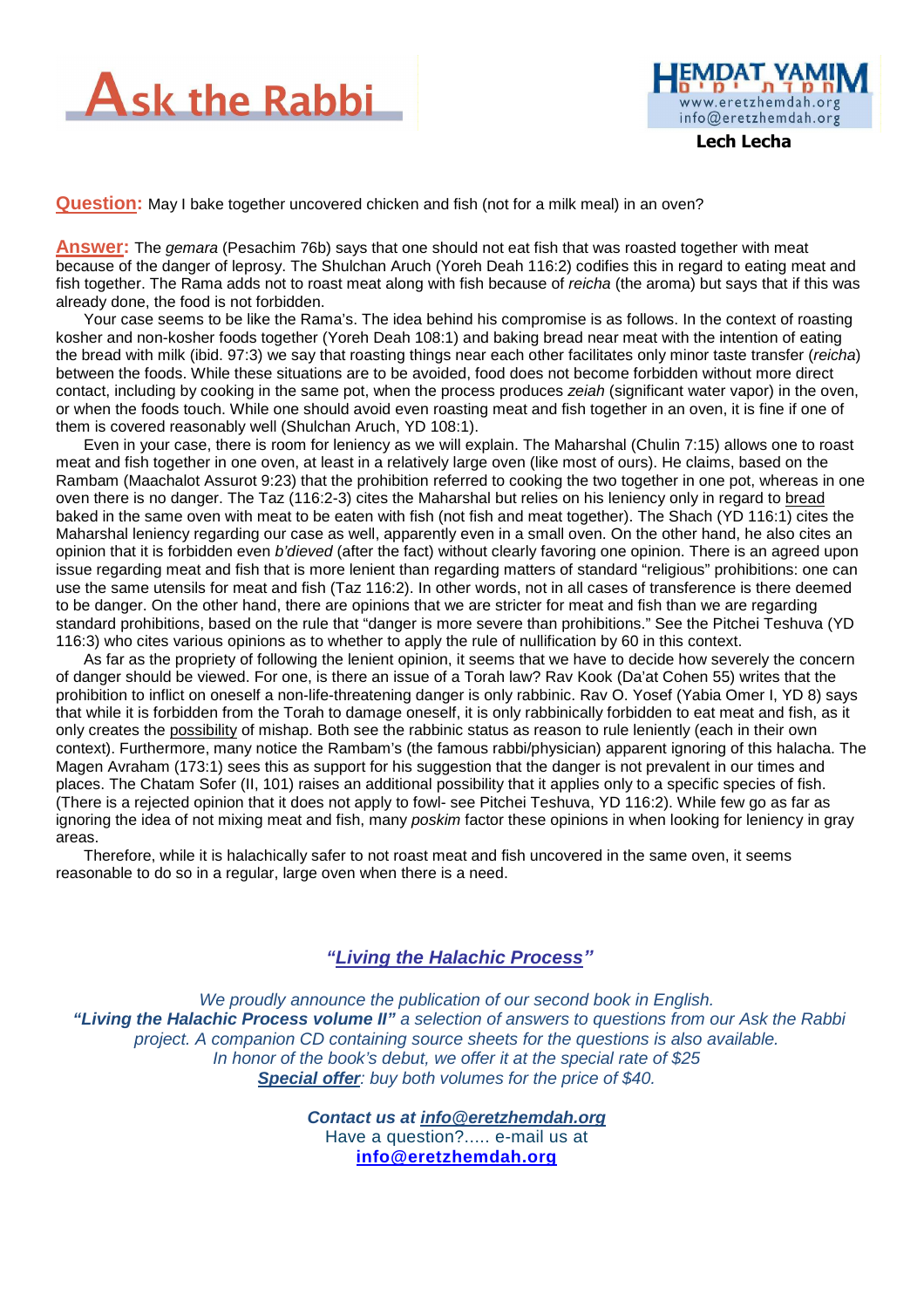

www.eretzhemdah.org info@eretzhemdah.org

 **Lech Lecha** 

## **The Special Status of Israel as "Firstborn"**

(condensed from Ein Ayah, Berachot 5:84)

**Gemara:** In response to Bnei Yisrael's claim: "Hashem has left me," Hashem responded: "Would a mother forget ulla (her young child)?" (Yeshaya 49:15). Hashem was in effect saying: "I will certainly not forget the ollot (sacrificial offerings) and firstborn animals that you offered Me in the desert."

**Ein Ayah:** The main point behind the dor hamidbar (the generation that left Egypt and dwelled in the desert) was to raise Israel to the level on which they were intrinsically meant to be. That is why incredible miracles happened to them, as they did not need their national life to be led according to the rules of nature.

The Nation of Israel will always have a special standing within the world. Even at a time when all the nations will act properly and recognize Hashem, we will still be "My firstborn son is Israel" (Shemot 4:22). This elevated status is engendered by two types of advantages, one by chance and one in essence. One everlasting advantage, which is by chance, is the fact that we recognized Hashem's glory and clung to Him many generations earlier than the nations. Additionally, though, the reason for this earlier recognition is that we possess a special kedusha (sanctity). This not only will last forever but as shleimut (completeness) increases "across the board" in the future, so will our spiritual power blossom. That is why Bnei Yisrael's advantage will always exist.

The interpretation of Hashem's response is to be explained as follows. "I will certainly not forget the *ollot* you offered before Me in the desert" refers to the fact that, already in the desert, Bnei Yisrael served Hashem, well before others did. Bnei Yisrael's service of Hashem was in the desert, as inhabited lands were not then ready for such service, and we could have no impact upon them, as the nations were wild and entrenched in evil.

The matter of bringing firstborn animals as sacrifices is to be understood as follows. The service of Hashem naturally should involve firstborns, whether it is service performed by firstborn men or the offering of firstborn animals. This hints at the special status of Israel that is intrinsic in nature as the pasuk said: "My firstborn son is Israel." The advantage that existed in the desert, which was mainly intrinsic, will continue, for Hashem's word is eternal. For this reason, originally it was the firstborn who were involved in the service, and this was changed only because of the sin of the Golden Calf. Had it not been for that sin, the world's shleimut would have totally revolved around the prominence of Israel, without regard to the spiritual needs of the nations if the latter would take away from Israel in the slightest. Therefore, everything revolved around the status of firstborn that Israel had. For example, at the giving of the Torah, the "youngsters of Israel" were sent forward (Shemot 24:5), and Chazal tell us that these were the firstborn (Zevachim 115b).

#### **Responsa B'mareh Habazak, Volumes I, II, III, IV, V and VI:**

Answers to questions from Diaspora rabbis. The questions give expression to the unique situation that Jewish communities around the world are presently undergoing. The answers deal with a developing modern world in the way of "deracheha, darchei noam". The books deal with the four sections of the Shulchan Aruch, while aiming to also take into consideration the "fifth section" which makes the Torah a "Torah of life." (Shipping according to the destination) **Special Price:** 6 volumes of Responsa Bemareh Habazak - \$75 (instead of \$90)